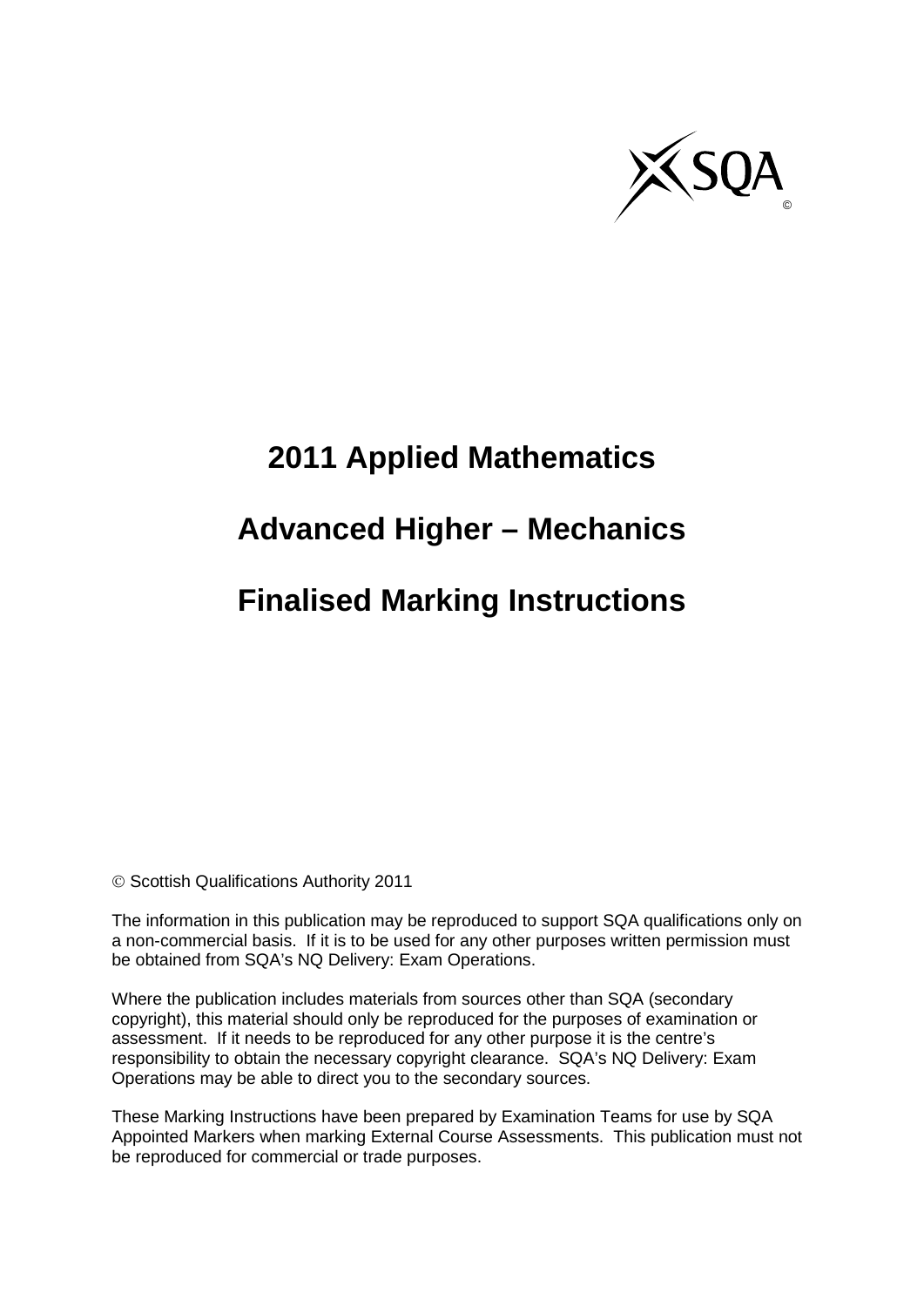#### **General Marking Principles**

These principles describe the approach taken when marking Advanced Higher Applied Mathematics papers. For more detailed guidance please refer to the detailed Marking Instructions.

- **1** The main principle is to give credit for the skills demonstrated and the criteria met. Failure to have a correct method may not preclude a candidate gaining credit for their solution.
- **2** The answer to one part of a question, even if incorrect, can be accepted as a basis for subsequent dependent parts of the question.
- **3** The following are not penalised:
	- working subsequent to a correct answer (unless it provides firm evidence that the requirements of the question have not been met)
	- legitimate variation in numerical values / algebraic expressions.
- **4** Full credit will only be given where the solution contains appropriate working. Where the correct answer might be obtained by inspection or mentally, credit may be given.
- **5** Sometimes the method to be used in a particular question is explicitly stated; no credit will be given where a candidate obtains the correct answer by an alternative method.
- **6** Where the method to be used in a particular question is not explicitly stated in the question paper, full credit is available for an alternative valid method. (Some likely alternatives are included but these should not be assumed to be the only acceptable ones.)

In the detailed Marking Instructions which follow, marks are shown alongside the line for which they are awarded. There are two codes used M and E. The code M indicates a method mark, so in question B1(a), 1M means a method mark for the product rule.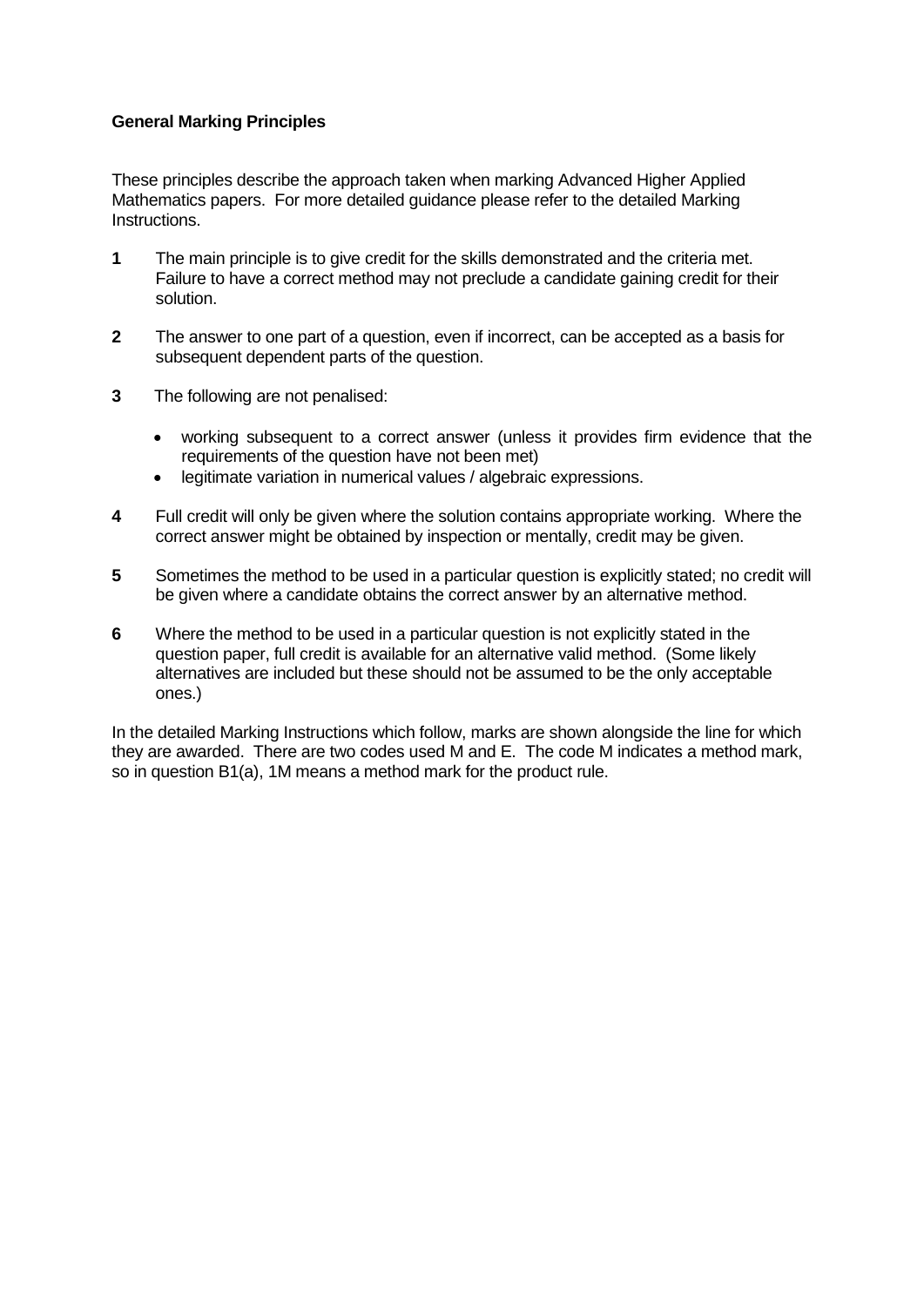### **Advanced Higher Applied Mathematics 2011**

#### **Mechanics Solutions**

| A1. | Let $\bf{v}$ be the velocity of the 2 kg mass before collision.<br>By conservation of momentum |              |
|-----|------------------------------------------------------------------------------------------------|--------------|
|     | $2\mathbf{v} + (-2\mathbf{i} + 4\mathbf{j}) = 3(\mathbf{i} + 4\mathbf{j})$                     | 1            |
|     | $\Rightarrow$ <b>v</b> = $2\frac{1}{2}$ <b>i</b> + 4 <b>i</b>                                  | 1            |
|     | Hence $ \mathbf{v}  = \sqrt{\frac{25}{4} + 16} = \sqrt{\frac{89}{4}} = \frac{1}{2}\sqrt{89}$   | 1            |
|     | $\approx 4.72$ ms <sup>-1</sup>                                                                |              |
|     |                                                                                                |              |
| A2. | (a) Let the time when the car passes B be $t_B$ seconds. Then                                  |              |
|     | $v_1(t_R) = v_2(t_R)$                                                                          |              |
|     | $\Rightarrow -\frac{1}{2}t_B + 45 = \frac{1}{8}t_B + \frac{15}{2}$                             | <b>1M</b>    |
|     | $\Rightarrow$ 5t <sub>B</sub> = 300                                                            |              |
|     | $t_R = 60$                                                                                     | $\mathbf{1}$ |
|     | $\Rightarrow$ $v_1(t_B) = -\frac{1}{2} \times 60 + 45.$                                        |              |
|     | The speed of the car at B is 15 ms <sup>-1</sup> .                                             | $\mathbf{1}$ |
|     | (b)                                                                                            |              |
|     | $v_C = v_2(100)$                                                                               |              |
|     | $=\frac{1}{8} \times 100 + \frac{15}{2}$                                                       |              |

 $= 20$  1

Distance travelled = area under the graph 
$$
1M
$$
  
=  $15 \times 40 + 0.5 \times 5 \times 40 + 0.5 \times 20 \times 20$ 

$$
= 900
$$
 metres  

$$
= 900
$$
 metres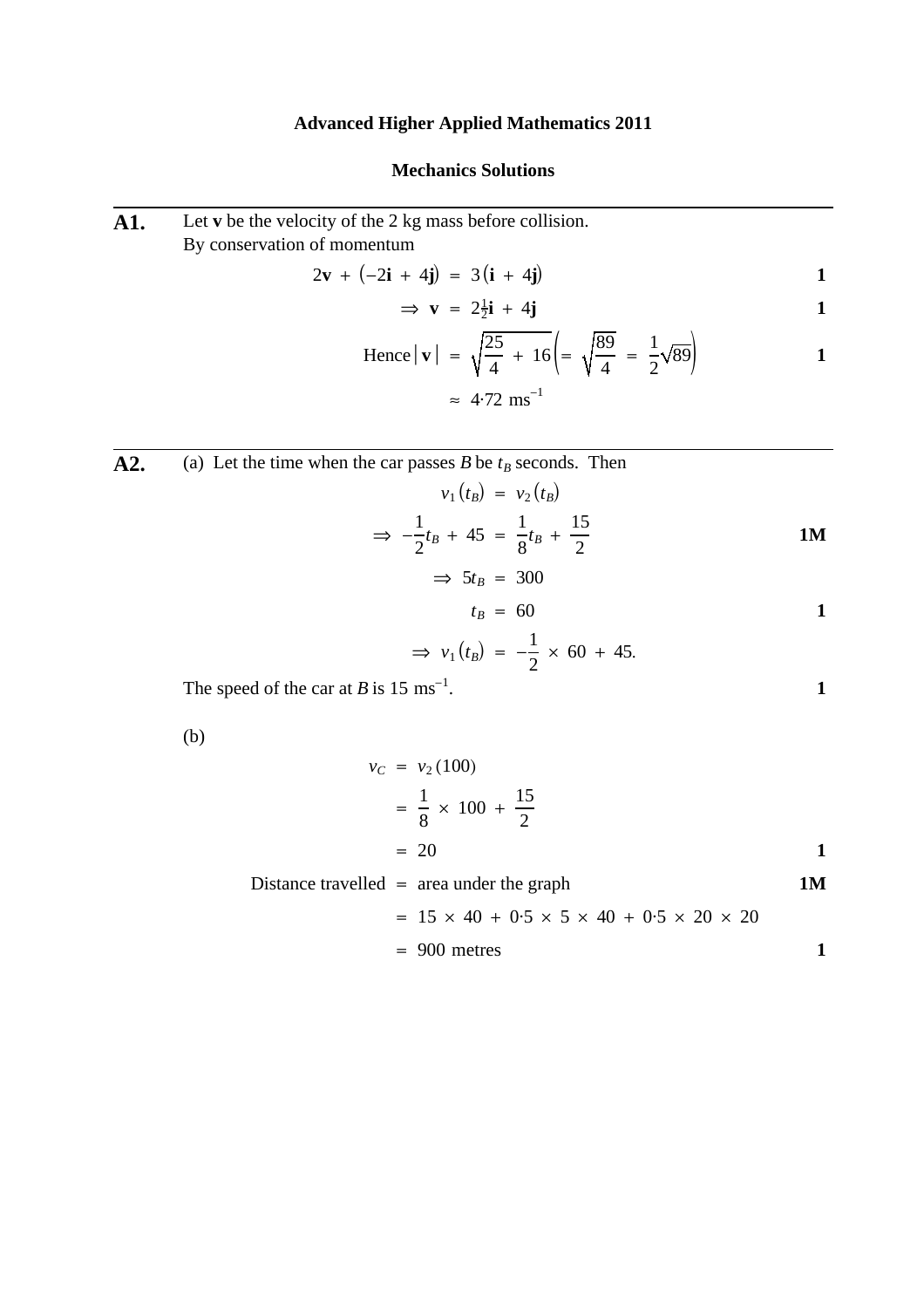

**1**

Resolving vertically

$$
L\cos 30^\circ = mg
$$
 1

$$
\Rightarrow L = \frac{2}{\sqrt{3}}mg.
$$
 (\*)

Resolving horizontally

$$
\frac{mU^2}{r} = L \sin 30^\circ
$$

$$
\Rightarrow L = \frac{2mU^2}{R} \tag{**}
$$

Eliminating *L* between (\*) and (\*\*) gives

$$
\frac{U^2}{R} = \frac{g}{\sqrt{3}}
$$
  
\n
$$
\Rightarrow R = \frac{\sqrt{3}U^2}{g}.
$$

The orbital period is

$$
T = \frac{2\pi R}{U}
$$

and using the expression for *R*

$$
T = \frac{2\sqrt{3\pi U}}{g}.
$$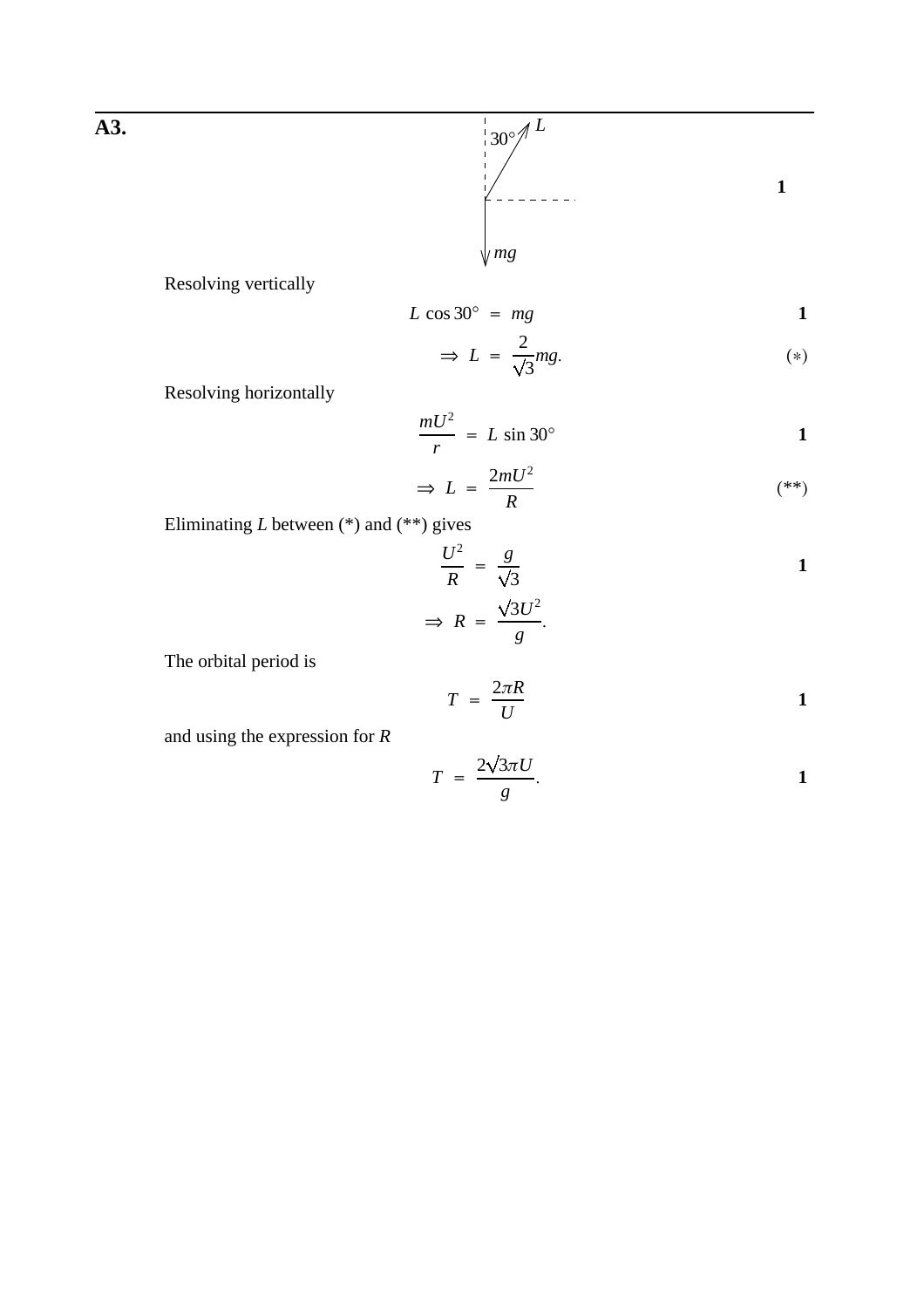**A4.** Let *t* hours be the time measured from 09:00. For the passenger plane

$$
\mathbf{v}_P = \begin{pmatrix} 300 \\ 400 \end{pmatrix}, \qquad \mathbf{r}_P(0) = \begin{pmatrix} -100 \\ 250 \end{pmatrix}
$$

and so

$$
\mathbf{r}_P(t) = \begin{pmatrix} -100 \\ 250 \end{pmatrix} + \begin{pmatrix} 300 \\ 400 \end{pmatrix} t.
$$
  
=  $\begin{pmatrix} -100 + 300t \\ 250 + 400t \end{pmatrix}.$ 

For the military aircraft

$$
\mathbf{v}_M = \begin{pmatrix} 600 \\ 500 \end{pmatrix}, \qquad \mathbf{r}_M(0.5) = \begin{pmatrix} -100 \\ 400 \end{pmatrix}.
$$

Integrating the velocity gives

$$
\mathbf{r}_M(t) = \begin{pmatrix} 600 \\ 500 \end{pmatrix} t + \mathbf{c}.
$$

And applying the condition on the position of the military plane at  $t = 0.5$ gives

$$
\mathbf{c} = \begin{pmatrix} -400 \\ 150 \end{pmatrix}
$$
  
\n
$$
\Rightarrow \mathbf{r}_M(t) = \begin{pmatrix} 600 \\ 500 \end{pmatrix} t + \begin{pmatrix} -400 \\ 150 \end{pmatrix}
$$
  
\n
$$
= \begin{pmatrix} 600t - 400 \\ 500t + 150 \end{pmatrix}.
$$

For the aircraft to be on collision course there has to be a positive solution to

$$
\mathbf{r}_M(t) = \mathbf{r}_P(t). \qquad \qquad 1M
$$

From the *x*-components

$$
600t - 400 = 300t - 100 \Rightarrow t = 1,
$$

and the *y*-components give

$$
400t + 250 = 500t + 150 \Rightarrow t = 1.
$$

Hence the aircraft are on a collision course.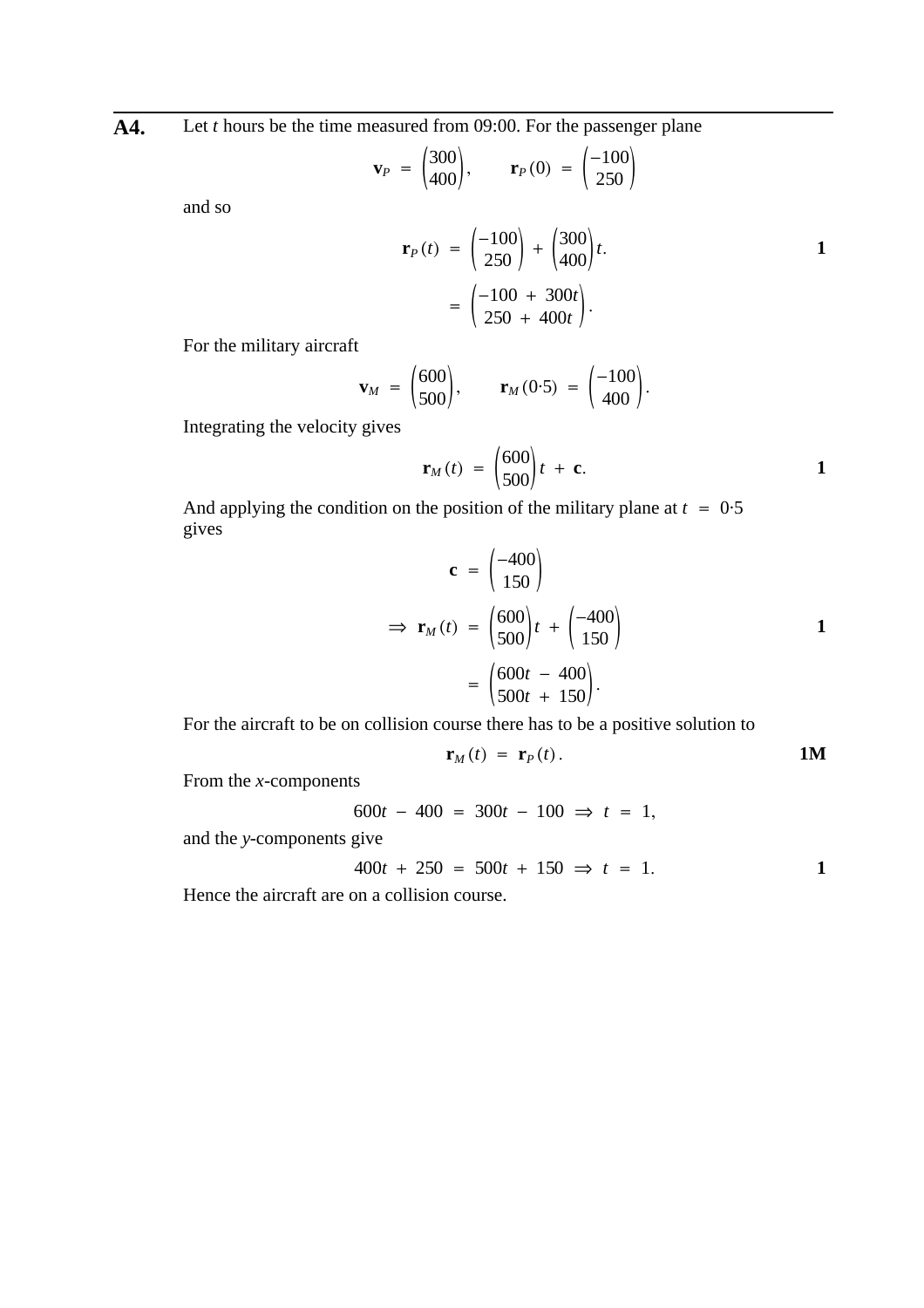### **A5.** Starting from

$$
v\frac{dv}{dx} = -\omega^2 x
$$

and integrating gives

$$
\int v \, dv = -\int \omega^2 x \, dx \tag{1M}
$$

i.e. 
$$
\frac{1}{2}v^2 = -\frac{1}{2}\omega^2 x^2 + c.
$$

Applying the condition  $v = 0$  when  $x = 0.05$  gives

$$
2c = 2.5 \times 10^{-3} \omega^2
$$

so

$$
v^2 = \omega^2 (0.0025 - x^2).
$$

But

$$
\omega = \frac{2\pi}{T}
$$
  
\n
$$
\Rightarrow \omega = \frac{2\pi}{1.5 \times 10^{-4}}
$$

and hence

$$
v_{\text{max}} = \omega \times 0.05
$$
  
=  $\frac{2\pi}{1.5 \times 10^{-4}} \times 0.05 = \frac{2000\pi}{3}$   
 $\approx 2.1 \times 10^{3} \text{ ms}^{-1}$ .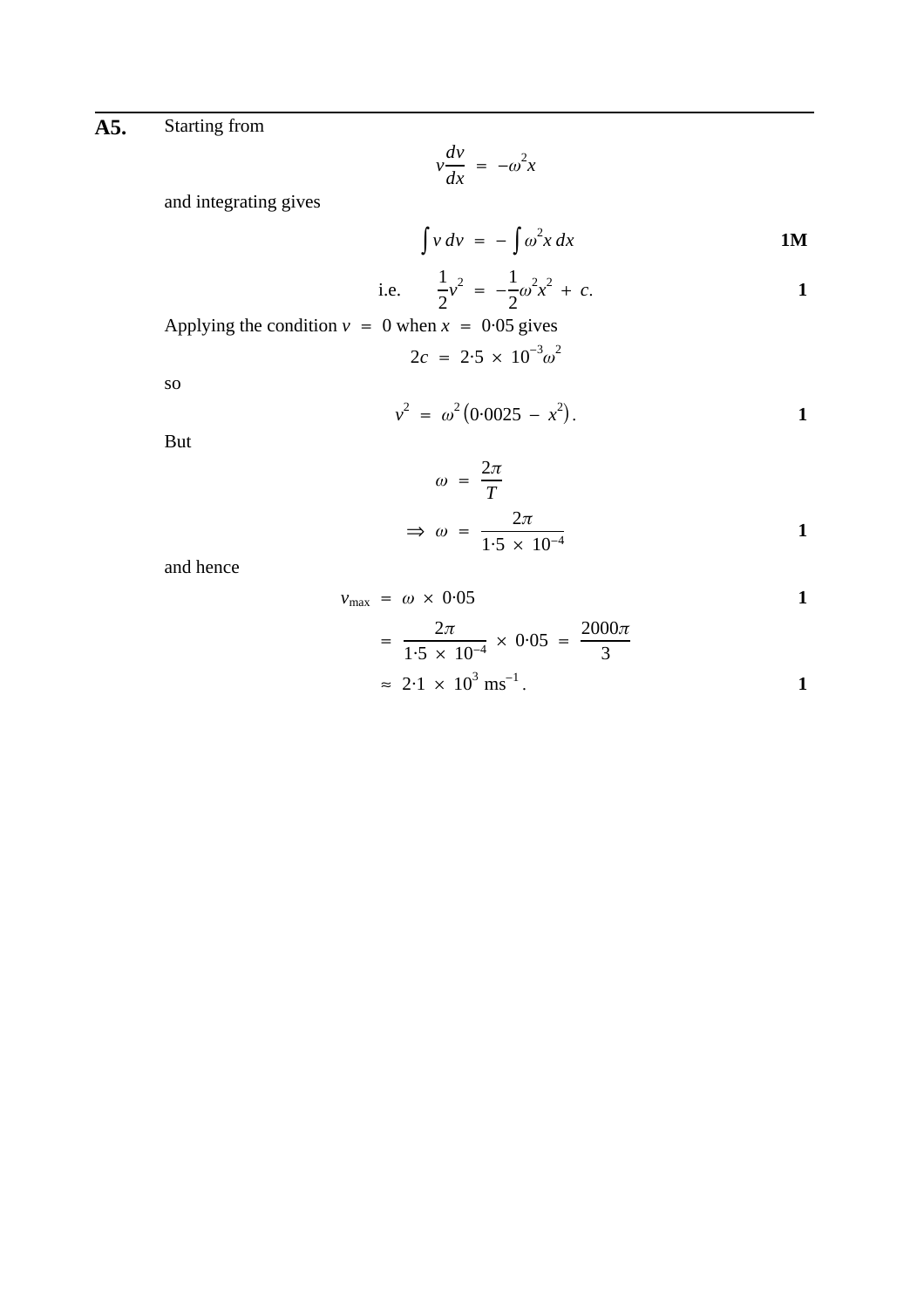**A6.** So differentiating gives 
$$
\mathbf{v} = 8(1 - e^{-2t})\mathbf{i}
$$

So differentiating gives

$$
\mathbf{a} = 16e^{-2t}\mathbf{i}
$$

and by Newton 2

$$
\mathbf{F} = 0.25 \times 16e^{-2t} \mathbf{i}
$$
  
=  $4e^{-2t} \mathbf{i}$  newtons.

The work done is given by

$$
W = \int_0^1 \mathbf{F} \cdot \mathbf{v} \, dt
$$

$$
= \int_0^1 4e^{-2t} \times 8(1 - e^{-2t}) dt
$$

$$
= 32 \int_0^1 (e^{-2t} - e^{-4t}) dt
$$

$$
= 32 \left[ -\frac{1}{2} e^{-2t} + \frac{1}{4} e^{4t} \right]_0^1
$$

i.e. 
$$
W = 8(e^{-4} - 2e^{-2} + 1)
$$
 joules

= 
$$
8(e^{-2} - 1)^2
$$
 joules (= 5.98 joules)

**A7.** Let the masses of *S*, *A* and *B* be denoted by *m*, *M*, 4*M* and let  $\theta = \angle SAB$ . The gravitational attraction between *S* and *A* is

$$
F_{AS} = \frac{GMm}{L^2}.
$$

The gravitational attraction between *S* and *B* is

$$
F_{BS} = \frac{G (4M) m}{(2L)^2} = \frac{GMm}{L^2}.
$$

Then by resolving the forces parallel and perpendicular to *AB*

$$
F_1 = F_{BS} \sin \theta - F_{AS} \cos \theta \qquad 1
$$

$$
\Rightarrow F_1 = \frac{GMm}{L^2} (\sin \theta - \cos \theta)
$$

$$
= \frac{GMm}{L^2} \left(\frac{2}{\sqrt{5}} - \frac{1}{\sqrt{5}}\right) = \frac{GMm}{\sqrt{5}L^2}
$$

Similarly

$$
F_2 = F_{AS} \sin \theta + F_{BS} \cos \theta
$$
  
\n
$$
\Rightarrow F_2 = \frac{3G M m}{\sqrt{5}L^2}.
$$

Hence

$$
\frac{F_2}{F_1} = \frac{\frac{3G M m}{\sqrt{5}L^2}}{\frac{GM m}{\sqrt{5}L^2}}
$$

i.e. 
$$
F_2 = 3F_1
$$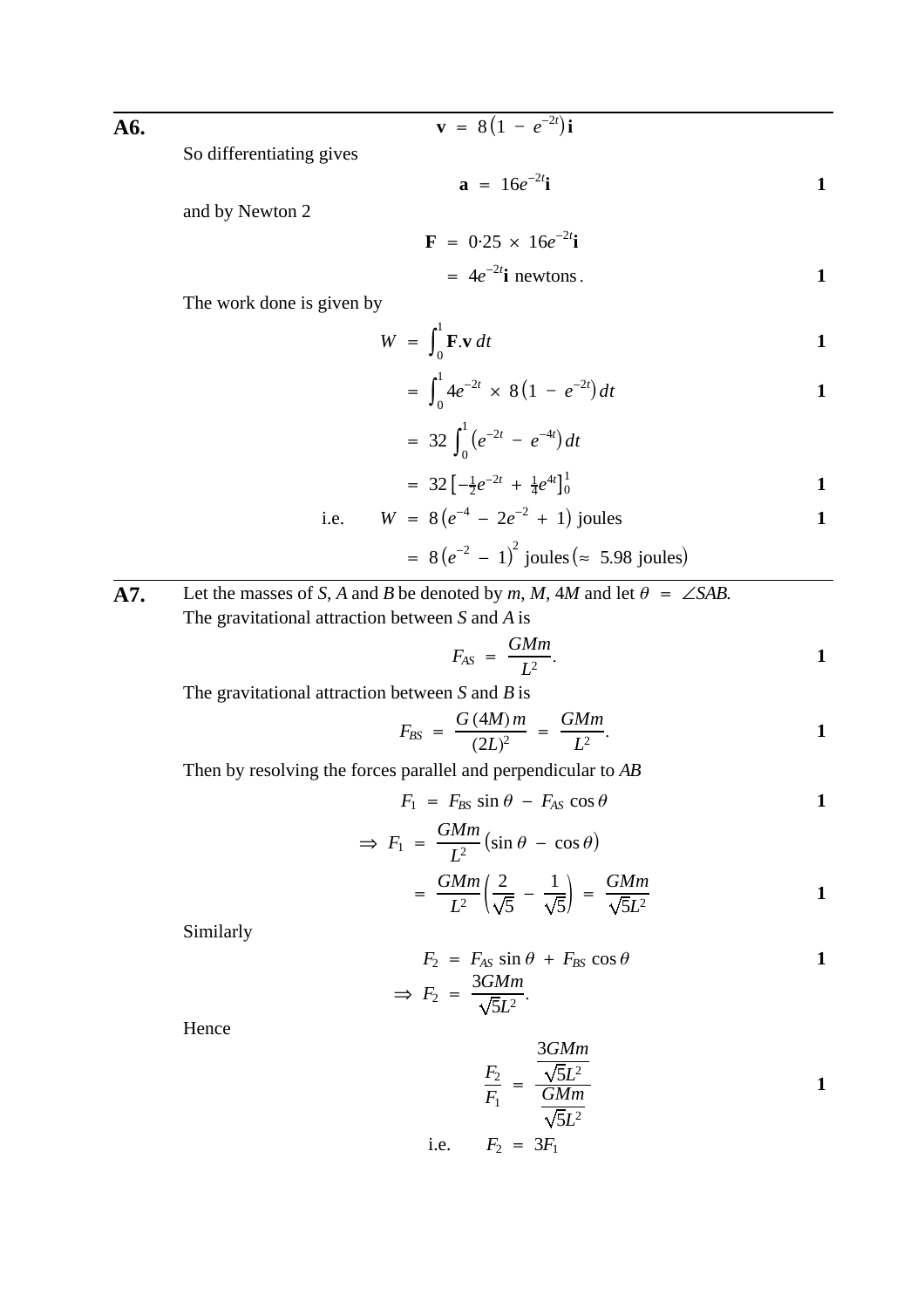

By Newton's second law

$$
R = mg \cos \theta
$$
  

$$
ma = mg \sin \theta - \mu R
$$

hence

$$
\Rightarrow a = g \sin \theta - \mu g \cos \theta.
$$

Using the equation  $v^2 = u^2 + 2as$ ,

$$
U^2 = 2(4L)g(\sin\theta - \mu\cos\theta)
$$
 1

and hence

$$
\frac{U^2}{gL} = 8(\sin \theta - \mu \cos \theta). \tag{*}
$$

When the box is projected up the plane, Newton's second law gives

$$
ma = -mg \sin \theta - \mu mg \cos \theta \qquad 1
$$

$$
\Rightarrow a = -g(\sin \theta + \mu \cos \theta).
$$

Again using  $v^2 = u^2 + 2as$ , we get

$$
0 = U^2 + 2(3L)(-g(\sin \theta + \mu \cos \theta)) \tag{1}
$$

$$
\Rightarrow \frac{U^2}{gL} = 6(\sin \theta + \mu \cos \theta). \qquad (*)
$$

Equating (\*) and (\*\*) gives

$$
8\left(\sin\theta - \mu\cos\theta\right) = 6\left(\sin\theta + \mu\cos\theta\right).
$$

$$
\Rightarrow \sin \theta = 7\mu \cos \theta \tag{1}
$$

and hence

 $\mu = \frac{1}{7}$ 7 tan *θ*. When  $\tan \theta = \frac{3}{4}$ ,  $\sin \theta = \frac{3}{5}$ ,  $\cos \theta = \frac{4}{5}$  and  $\mu = \frac{3}{28}$ . 4  $\sin \theta = \frac{3}{5}$ 5  $\cos \theta = \frac{4}{5}$  and  $\mu = \frac{3}{28}$ Hence from (\*\*),

$$
\frac{U^2}{gL} = 6\left(\frac{3}{5} + \frac{3}{28} \times \frac{4}{5}\right) = 6 \times \frac{21 + 3}{35} = \frac{144}{35}
$$

$$
\Rightarrow L = \frac{35U^2}{144g} \approx 0.243 \frac{U^2}{g}.
$$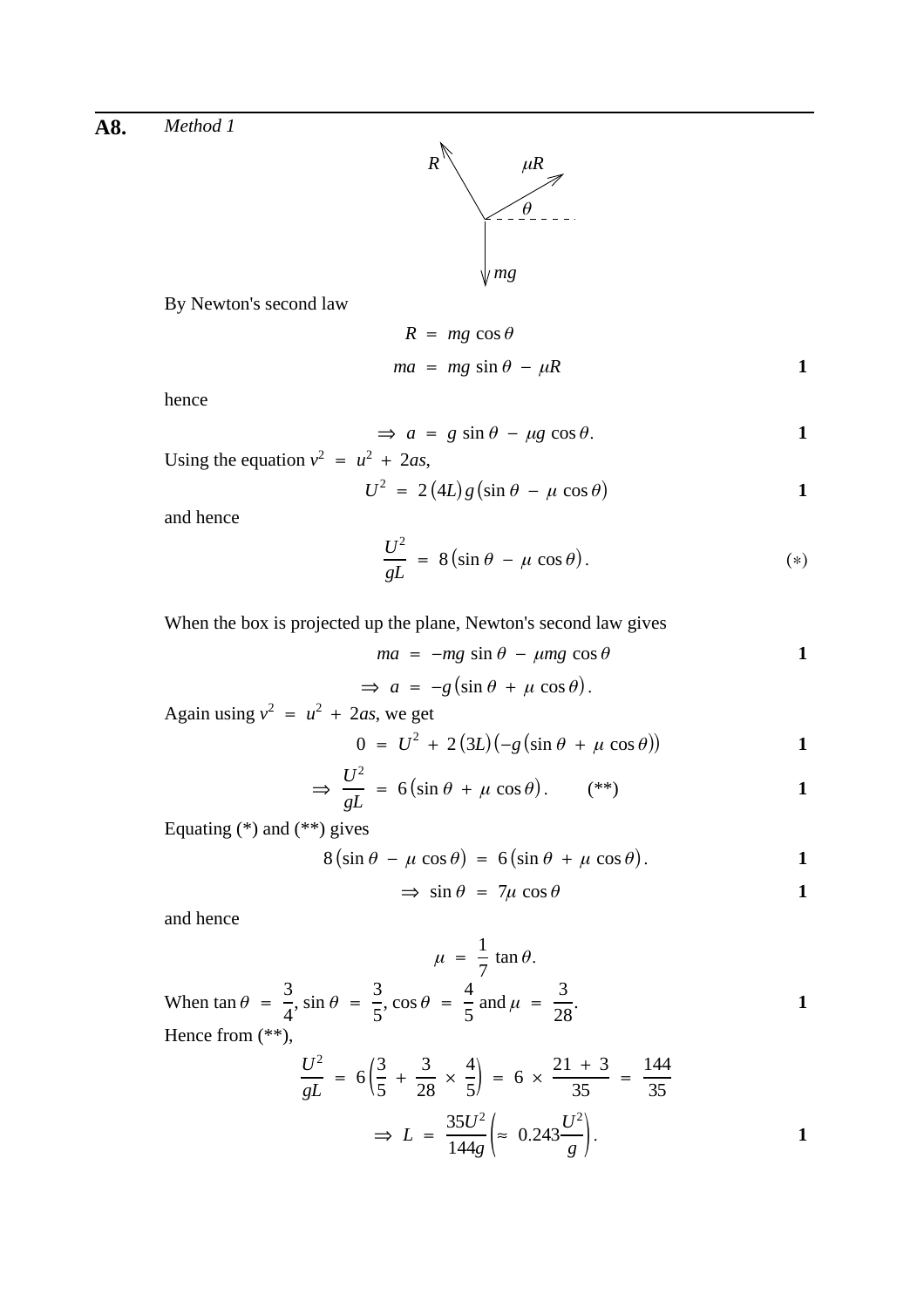*Method 2* Initially:  $PE = mgh = 4Lmg \sin \theta$  and  $KE = 0$ Finally:  $PE = 0$  and  $KE = \frac{1}{2}mU^2$ Energy lost =  $4Lmg \sin \theta - \frac{1}{2}mU^2$ .

Change in energy = Work done against friction 
$$
1M
$$

$$
4Lmg\sin\theta - \frac{1}{2}mU^2 = \mu R \times 4L = 4L\mu mg\cos\theta
$$
 1

$$
4mgL\left(\sin\theta - \mu\cos\theta\right) = \frac{1}{2}mU^2
$$

$$
\frac{U^2}{gL} = 8\left(\sin\theta - \mu\cos\theta\right) \dots \dots (i)
$$

At start of upward motion: PE = 0 and KE = 
$$
\frac{1}{2}mU^2
$$
.  
At top of upward motion: PE = 3mgL sin  $\theta$  and KE = 0.  
Energy lost =  $\frac{1}{2}mU^2 - 3mgL \sin \theta$ .  
Thus

Thus

$$
\frac{1}{2}mU^2 - 3mgL\sin\theta = \mu R \times 3L = 3\mu Lmg\sin\theta
$$
 1

$$
U^{2} = 6gL(\sin \theta + \mu \cos \theta)
$$
  

$$
\frac{U^{2}}{gL} = 6(\sin \theta + \mu \cos \theta) \dots \dots (ii)
$$

Equating (i) and (ii)

$$
8 \sin \theta - 8\mu \cos \theta = 6 \sin \theta + 6\mu \cos \theta
$$
 1

$$
2 \sin \theta = 14\mu \cos \theta \qquad \qquad 1
$$

$$
\mu = \frac{1}{7} \tan \theta
$$
  
When  $\tan \theta = \frac{3}{4}$ ,  $\sin \theta = \frac{3}{5}$ ,  $\cos \theta = \frac{4}{5}$  and  $\mu = \frac{3}{28}$ .  
Hence from (ii),

$$
L = \frac{U^2}{6gL(\sin\theta + \mu\cos\theta)} = \frac{U^2}{6gL(\frac{3}{5} + \frac{3}{28} \times \frac{4}{5})}
$$

$$
= \frac{35U^2}{144g} \approx 0.243 \frac{U^2}{g}.
$$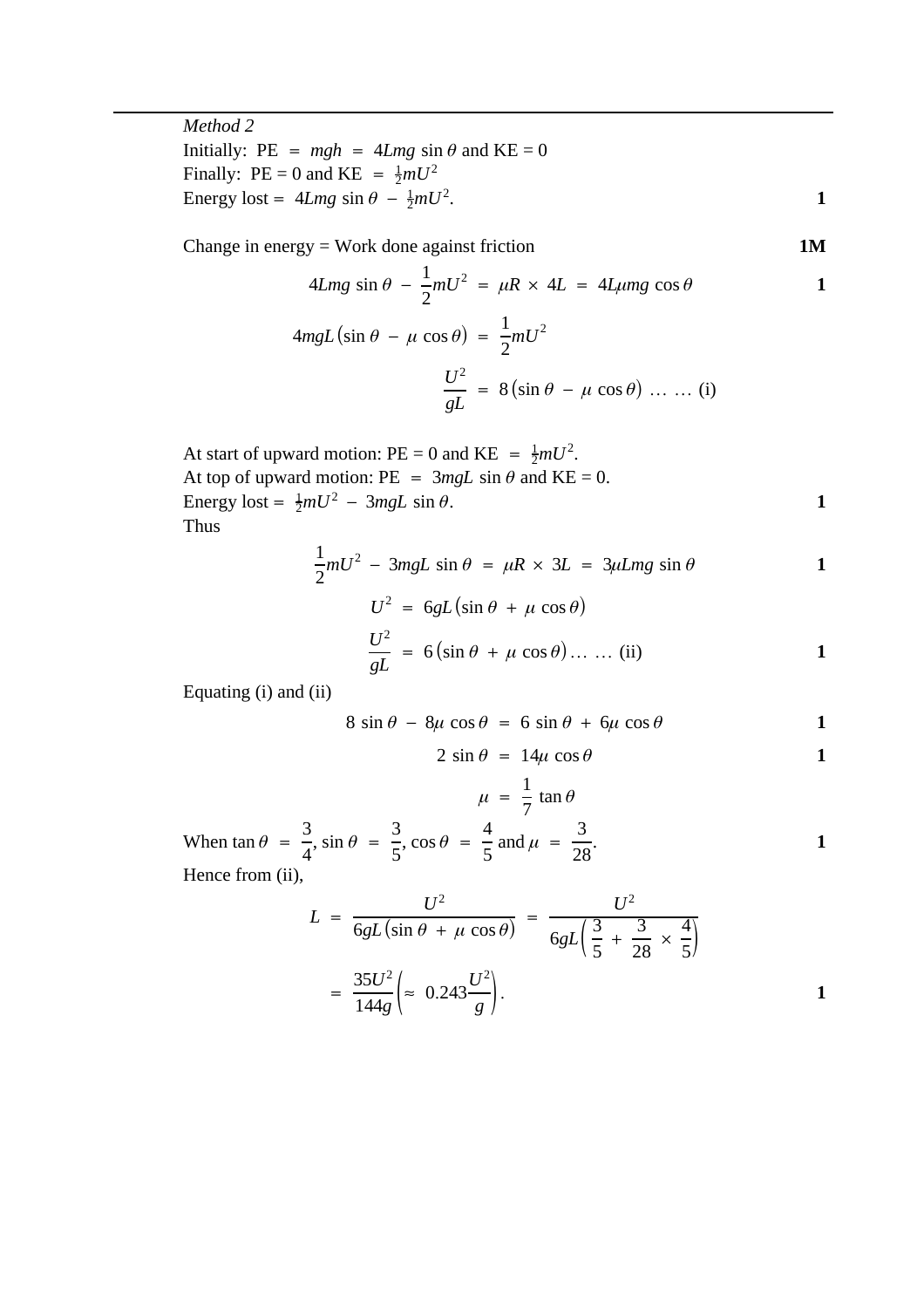**A9.** (a) Let the initial speed of the ball be  $V$  ms<sup>-1</sup>. From the equation of motion for the horizontal component

$$
x = Vt \cos \theta \implies 12 = (30 \cos 5^{\circ})t \implies t \approx 0.4015.
$$

The vertical component of motion is governed by

$$
y = (V \sin \theta) t + \frac{1}{2}gt^2
$$

so when the ball passes over the net, the distance it has gone down is given by

$$
(30 \sin 5^{\circ}) \times 0.4015 + 0.5 \times 9.8 \times 0.4015^{2} \approx 1.839
$$
  
hence the ball clears the net by  $(2 - 1.839)$  m  $\approx 16$  cm.

(b) Apply conservation of energy. Initial  $KE = \frac{1}{2}m(6gH) = 3mgH$ . PE lost =  $mgH$ . So KE at impact =  $4mgH$  **1** 

$$
\Rightarrow \frac{1}{2}mv^2 = 4mgH
$$

The speed of the ball on impact with the court is then

$$
\sqrt{8gH} = 2\sqrt{2gH}.
$$

Considering the horizontal component of the speed, the angle  $\theta$  satisfies

$$
\sqrt{8gH} \cos \theta = \sqrt{6gH} \qquad 1M
$$

$$
\Rightarrow \cos \theta = \sqrt{\frac{6gH}{8gH}} = \frac{\sqrt{3}}{2} \Rightarrow \theta = 30^{\circ}.
$$

After impact the kinetic energy of the ball is

$$
0.5 \times (0.5 \times m \times 8gH) = 2mgH.
$$

By energy conservation, when the ball attains its maximum height,

$$
\frac{1}{2}mv^2 = 2mgH - mg \times 0.2H.
$$

Hence

$$
v^2 = \frac{18gH}{5}
$$
  
i.e. 
$$
v = 3\sqrt{\frac{2gH}{5}}.
$$

*Alternative*

The start of (b) can easily be done using equations of motion. The vertical speed is  $\sqrt{2gh}$ . The overall speed is  $\sqrt{8gh}$  =  $2\sqrt{2gh}$  which leads to  $\sin \theta = \frac{1}{2} \implies \theta = 30^{\circ}.$